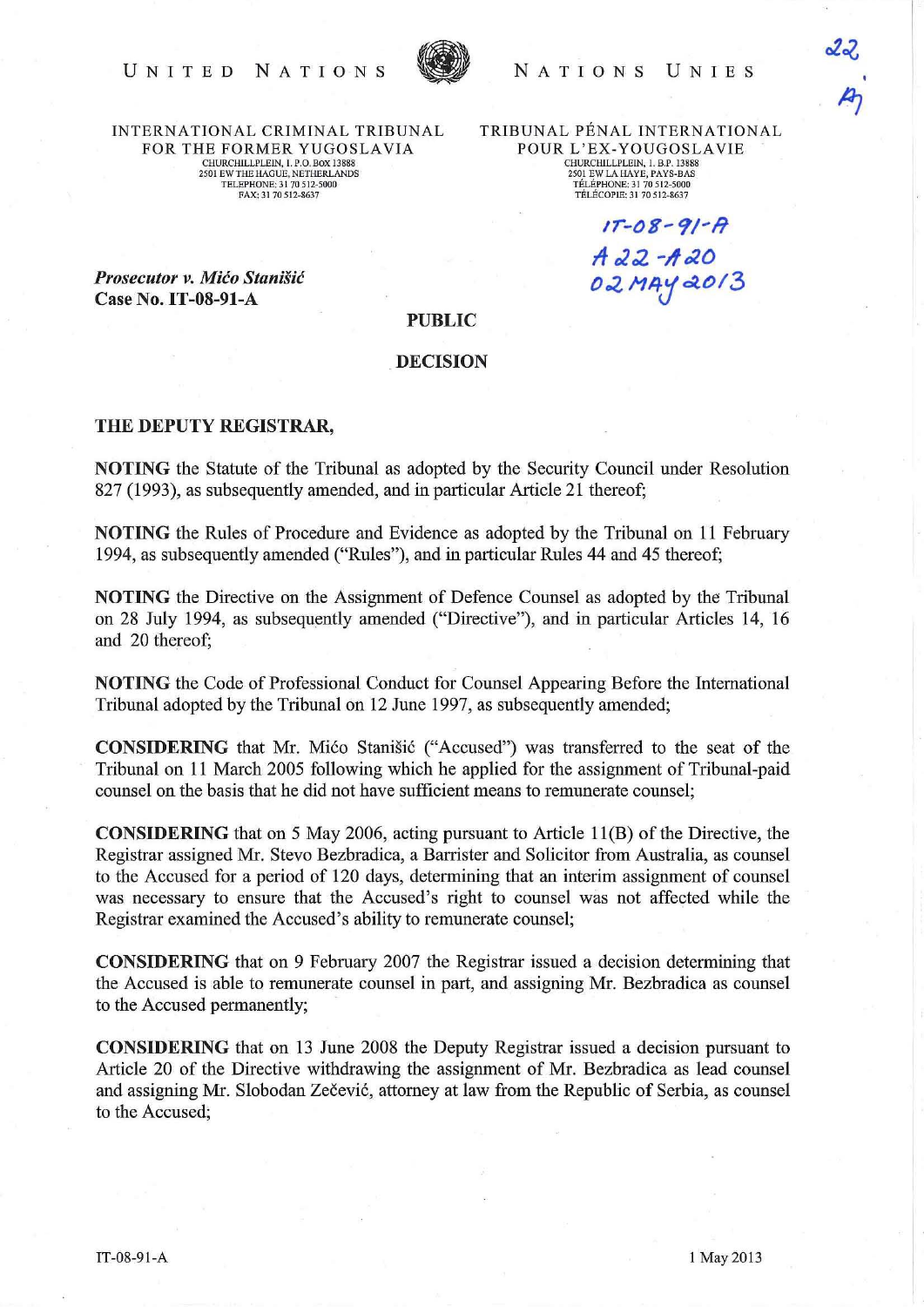**CONSIDERING** that on 4 July 2008 the Deputy Registrar issued a decision pursuant to Articles 16(C) and 16(D) of the Directive assigning Mr. Slobodan Cvijetić, attorney at law from Bosnia and Herzegovina as co-counsel to Mr. Zečević;

**CONSIDERING** that Judgement in the Accused's case was delivered on 27 March 2013 and Mr. Stanišić was sentenced to a single term of 22 years' imprisonment;

**CONSDlERING** that on 3 April 2013, pursuant to Article 16(C) of the Directive, lead counsel Mr. Zečević requested that the Registrar assign Mr. Stéphane Bourgon, attorney at law from Canada as his co-counsel during appeal proceedings in the Accused's case;

**CONSIDERING** that Mr. Bourgon is on the Registrar's list of counsel eligible for assignment to indigent suspects and accused envisaged under Rule 45 of the Rules, and has indicated his willingness to be assigned as co-counsel to Mr. Zečević in the Accused's case;

**CONSIDERING** that Mr. Bourgon is currently assigned as co-counsel in the case against Mr. Drago Nikolić before this Tribunal, which is currently on appeal (Case No. IT-05-88-A);

**CONSIDERING** that both Mr. Drago Nikolić and Mr. Mićo Stanišić have consented in writing to the dual assignment of Mr. Bourgon;

**CONSIDERING** that the Registrar is satisfied, in accordance with Article 16 (G)(ii) of the Directive that the dual assignment of Mr. Bourgon presents no scheduling conflict and no potential or actual conflict of interest, and that the assignment would not otherwise prejudice the defence of either accused or the integrity of the proceedings:

**CONSIDERING** that by correspondence dated 26 April 2013, Mr. Zečević requested that the Registrar withdraw the assignment of Mr. Cvijetić as his co-counsel;

**CONSIDERING** that Mr. Bourgon was assigned by the Registrar as a legal consultant to the defence team of the Accused on 15 April 2013, pursuant to a request by Mr. Zečević in accordance with Article  $16(E)$  of the Directive, and that Mr. Zečević has provided written assurances to the Registrar that Mr. Bourgon is prepared to immediately take over the role of co-counsel in this case;

**NOTING** Article 16(C) of the Directive, which provides that in the interests of justice and at the request of lead counsel, the Registrar may assign a second counsel to assist with the defence of the suspect or accused;

**NOTING** Articles 20(A)(ii) and 20(E) of the Directive, which provide that in the interests of justice, the Registrar may withdraw the assignment of co-counsel at the request of lead counsel and assign replacement counsel;

**CONSIDERING** that in light of the foregoing and on the basis of information and undertakings provided by Mr. Zečević, and noting the stage of these proceedings, the Registrar is satisfied that interests of justice would be served in allowing the withdrawal of Mr. Cvijetić and the assignment of Mr. Bourgon as replacement co-counsel;

 $\mathcal{Z}^f$